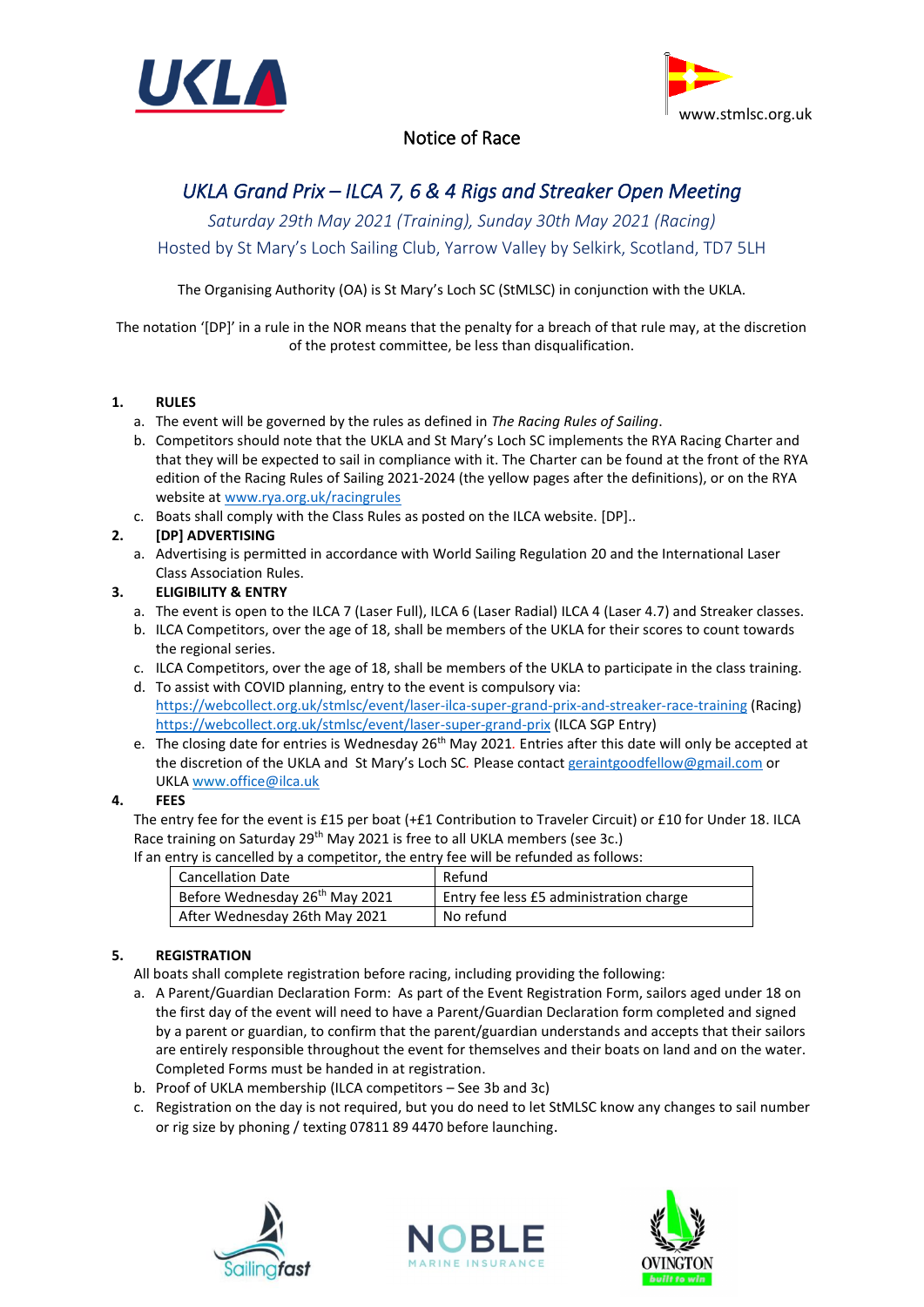



# **6. SCHEDULE**

The intended schedule is as follows:

| Date:                                 | Event:                                                                    |
|---------------------------------------|---------------------------------------------------------------------------|
| 29th May 2021<br><b>ILCA Training</b> | Briefing; 10:30 am                                                        |
| 30th May 2021<br>Racing               | Competitors Briefing; 11:00 am<br>11:55 am intended First warning signal. |

- a. The intention will be to run up to 4 races on the  $30<sup>th</sup>$  May 2021
- b. No warning signal will be displayed after 16:30hrs on the 30<sup>th</sup> May 2021

# **7. BOAT MEASUREMENT AND INSPECTIONS**

- a. The fact that race officials may conduct inspections of a boat does not reduce the responsibilities of each competitor as set out in the Notice of Race.
- b. ILCA's not complying with Class rules may enter the coaching event.
- c. ILCA's not complying with Class rules may race. Sailors who use non-compliant hulls, sails, foils or spars must declare this at registration and their scores will not count towards the regional series.

#### **8. SAILING INSTRUCTIONS**

The Sailing Instructions will be emailed to competitors who have pre-registered for the event by 09:30am on Friday 28<sup>th</sup> May 2021. Printed copies will also be made available at the club. Any changes to this Notice of Race will be posted on the St Mary's Loch SC website www.stmlsc.org.uk

#### **9. RACE AREA**

The racing area and courses to be sailed will be defined in the Sailing Instructions.

#### **10. SCORING**

- a. One (1) race shall be completed to constitute a series.
- b. Four (4) races are scheduled.
- c. When three (3) to four (4) races have been completed, a boat's series score will be the total of her race score excluding her worst.

# **11. COMMUNICATIONS**

- a. Except in an emergency, a boat that is racing shall not make voice or data transmissions and shall not receive voice or data communications that is not available to all boats. [DP]
- b. Notices to competitors will be posted on the official notice board located outside the Clubhouse

# **12. PRIZE GIVING**

Prizes for the event will be awarded at the prize giving as soon as possible after racing.

# **13. RIGHTS TO USE NAMES & LIKENESSES**

Competitors automatically grant to the OA, without payment, the right in perpetuity to make, use and show any motion pictures, still pictures and live, taped or filmed television of or relating to the event.

# **14. DATA PROTECTION**

By signing on for this event, competitors will be granting the OA, without payment, the right in perpetuity to make, use and show any motion pictures, still pictures and live, taped or filmed television of, or relating to the event. They also allow their names, age category, boat and club details to be displayed in competitors lists prior to the event and in results, on the St Mary's Loch Sailing Club website and in other publications. The OA will process your personal data for the purpose of administering the event, in accordance with the Data Privacy Policy. [www.ilca.uk](http://www.ukla.org.uk/) and *[www.stmlsc.org.uk](http://www.stmlsc.org.uk/)*

#### **15. INSURANCE**

Each Participating boat shall be insured with valid third-party liability insurance with a minimum cover of £3 million per event or equivalent.

#### **16. RISK STATEMENT**

Rule 3 of the Racing Rules of Sailing states: "The responsibility for a boat's decision to participate in a race or to continue racing is hers alone."

*Personal Buoyancy* - must be worn at all times when afloat. (RRS 40 is amended.)

Sailing is by its nature an unpredictable sport and therefore inherently involves an element of risk. By taking part in the event, each competitor agrees and acknowledges that: